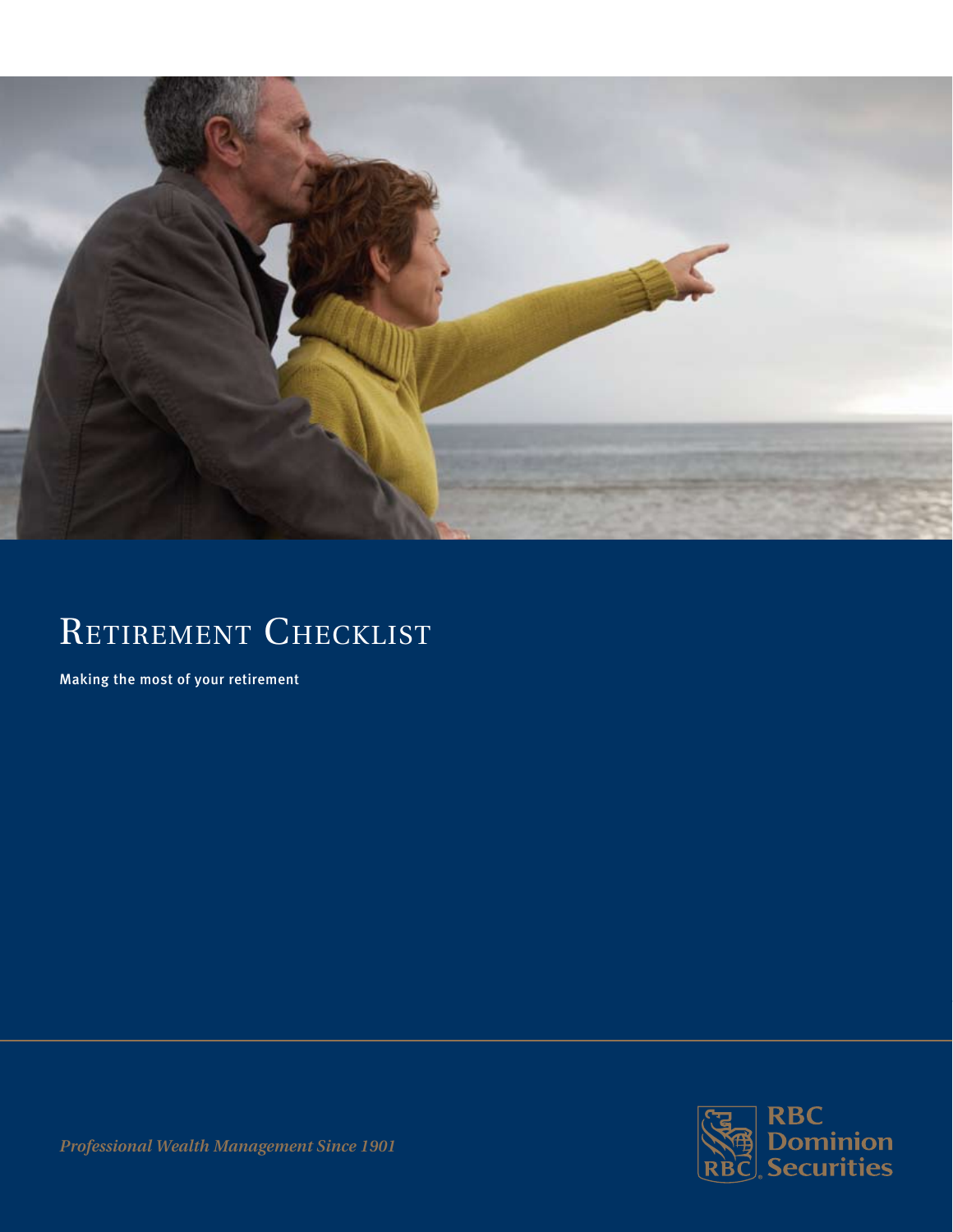# RBC DOMINION SECURITIES INC. Financial Planning Publications

At RBC Dominion Securities Inc., we have been helping clients achieve their financial goals since 1901. Today, we are a leading provider of wealth management services, trusted by more than 400,000 clients globally.

Our services are provided through your personal Investment Advisor, who can help you address your various wealth management needs and goals. The Wealth Management Approach includes the following:

- **>** Accumulating wealth and growing your assets
- **>** Protecting your wealth by managing risk and using insurance or other solutions
- **>** Converting your wealth to an income stream
- **>** Transferring wealth to your heirs and creating a legacy

In addition to professional investment advice, RBC Dominion Securities Inc. offers a range of services that address your various tax, estate and financial planning needs. One of these services is an extensive library of educational guides and bulletins covering a wide variety of planning topics.

Please ask your Investment Advisor for more information about any of our services.

Please note that insurance products and, in certain instances, financial planning services are offered through RBC DS Financial Services Inc. Please refer to the back cover of this publication for additional information.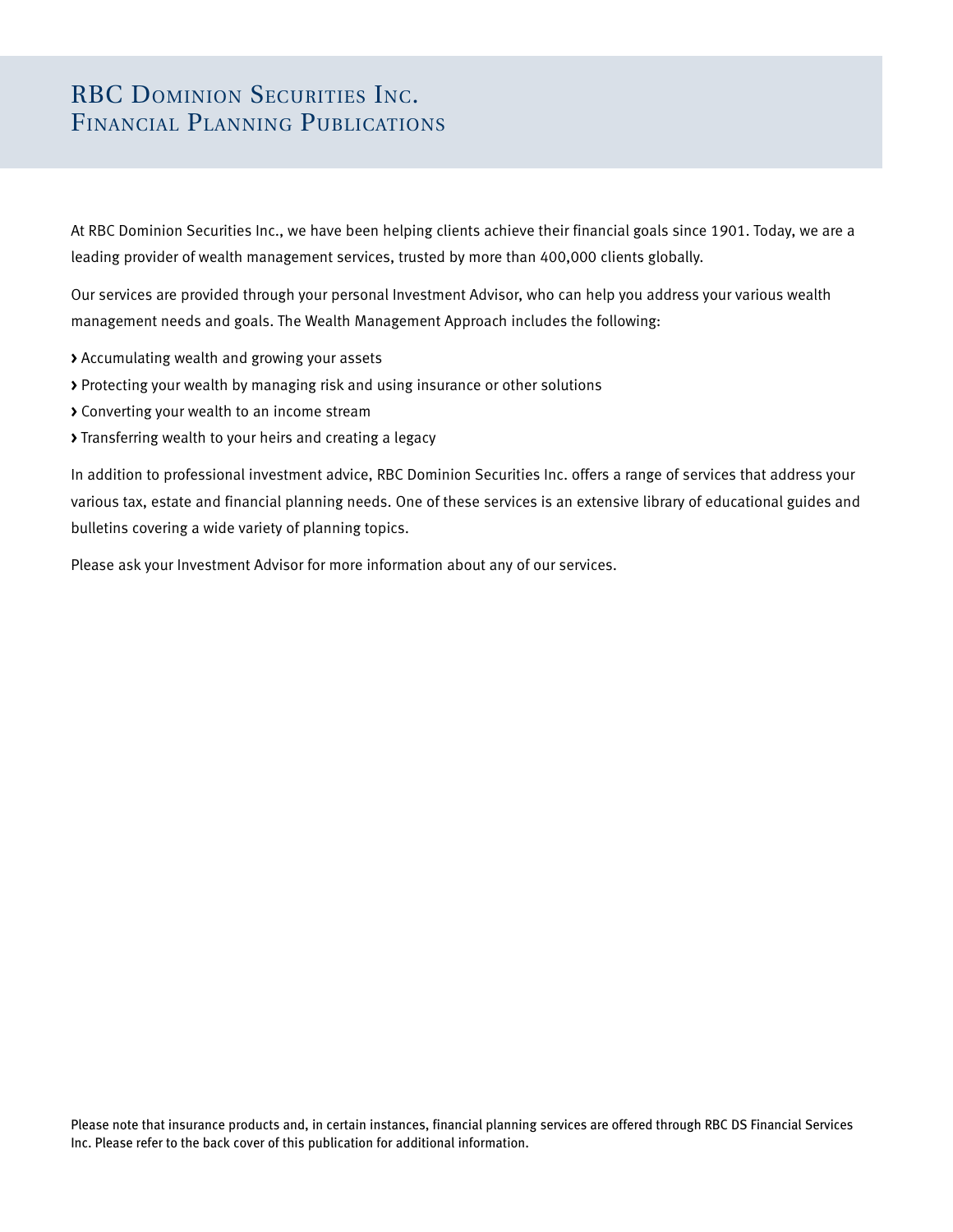# Helping you make the most of your retirement

If you are getting close to retirement, or have just recently retired, there are many financial details that you need to address — from government benefits to your registered plans. To help you address these important issues, we have created the Retirement Checklist.

The checklist includes many of the financial issues typically faced by people like you who are approaching retirement or are already retired. Depending on your individual situation, some of these issues may not be applicable, or you may have already addressed them.

Since there may be other issues you need to address that are not included in this checklist, we have provided additional space at the end of each section for you to note them.

You can go through this handy checklist to make sure you have considered important strategies for maximizing your retirement income and maximizing your estate for your family. If you need any assistance completing this checklist, your advisor at RBC® will be happy to help.

Unless specifically indicated, this checklist assumes you are not a U.S. citizen, green card holder or U.S. resident.

## **Government benefits**

- $\Box$  To avoid delays, ensure your applications for CPP/QPP retirement benefits and Old Age Security (OAS) are filed at least six months before the eligibility date.
- $\Box$  For an estimate of your CPP retirement benefit, call 1-800-277-9914. For an estimate of your QPP retirement benefit, contact 1-800-463-5185.
- $\Box$  Speak to your advisor at RBC as to whether or not you're better off taking a reduced CPP/QPP as early as age 60, or waiting until age 65 (or later) for a higher benefit.
- $\Box$  Consider splitting your CPP/QPP with a lower income spouse to reduce the family tax burden. CPP/QPP splitting is only available when the younger spouse is also eligible to collect CPP/QPP.
- $\Box$  If you stayed at home caring for children under age seven during your working years, apply for the Child Rearing Drop-Out provision so you can increase your CPP/QPP benefit.
- $\Box$  If you are at least age 65 and you expect your annual net income to be greater than approximately \$65,000, then strategies such as income splitting or deferring income may help to minimize your OAS clawback.

 $\Box$  If you are entitled to OAS and your income and that of your spouse or common-law partner (if you have one) do not exceed a specified amount, you or your spouse may be eligible for the Guaranteed Income Supplement (GIS) or the OAS spouse's allowance. The allowance stops being paid at income levels of approximately \$29,000, while GIS stops being paid at income levels of approximately \$37,500.

*If there are any other issues you need to address regarding your government benefits, you can note them in the space below.*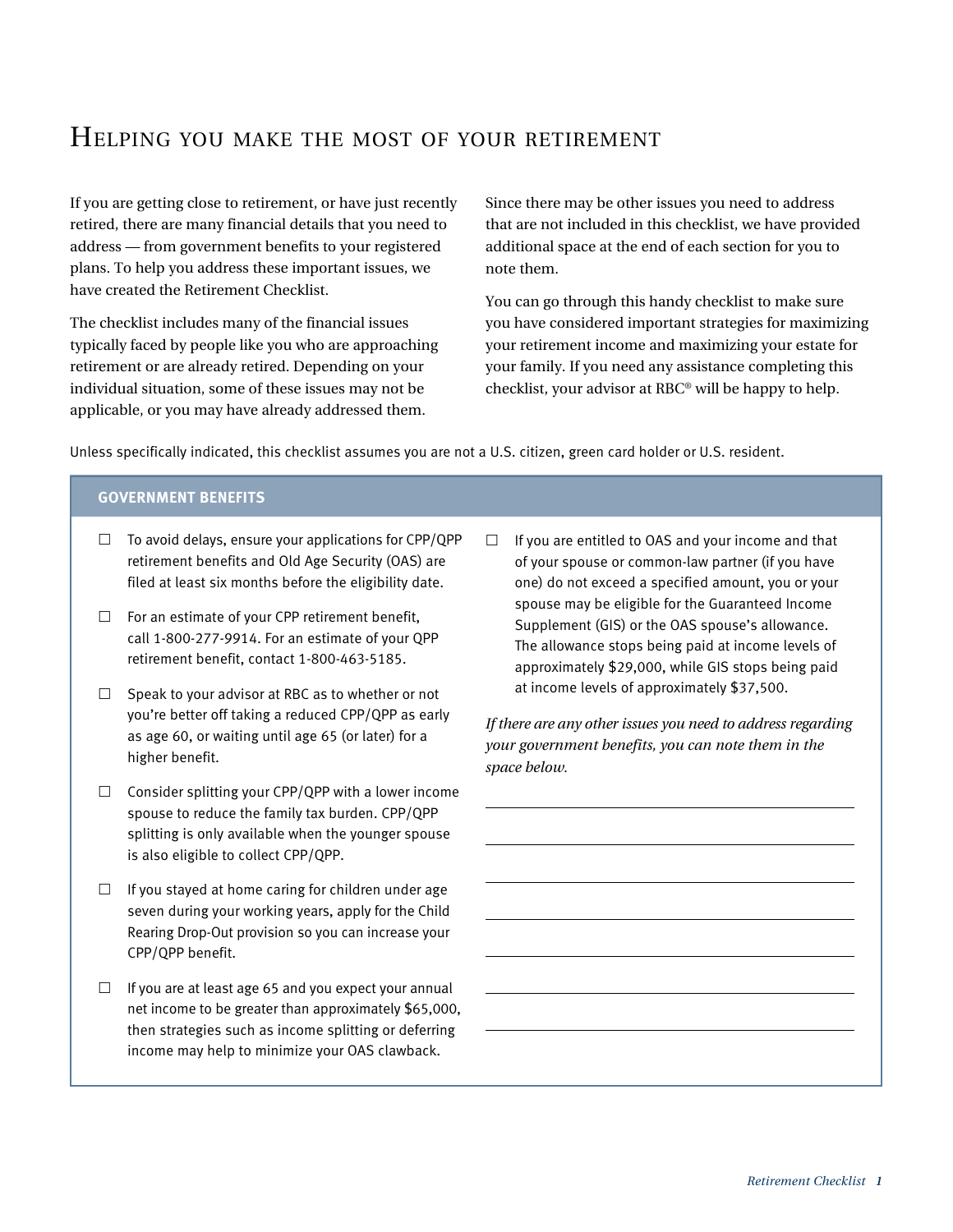## **Employer pension and benefits**

- $\Box$  Determine what options you have to receive your employer pension. You may be able to receive the pension as an annuity or transfer the commuted value to a locked-in RSP. Your advisor at RBC can help you analyze which option may be best for you.
- $\Box$  If you are able to transfer the commuted value of your pension to a locked-in RSP, some of the lump sum may be immediately taxable. Speak to your employer to determine if a portion of the commuted value is taxable on transfer.
- $\Box$  If you transfer the commuted value out of your pension plan, ask your employer if you are eligible for a Pension Adjustment Reversal (PAR). A PAR increases your unused RSP deduction room.
- $\Box$  Determine what post-retirement health benefits (such as drug and dental) are available, if any, through your employer. Keep in mind that the decision you make regarding your pension option may affect the level of post-retirement health benefits you receive.
- $\Box$  If you leave your pension with your employer, ensure that you have designated your desired beneficiary. In many cases, you may be required by legislation to designate your spouse as the beneficiary.
- $\Box$  If you leave your pension with your employer, you may be required to choose the percentage of your pension that you want payable to your spouse after your death. Depending on your situation, it may be better for you to choose a percentage that is more or less than the default 50% – 66%.
- $\Box$  If you leave your pension with your employer and you are under age 65, is there an option to receive a higher pension before age 65 and a lower pension after 65? If you are in your late fifties or older or have a long life expectancy, you may be better off forgoing this option and taking a level pension for life.
- $\square$  Consider pension income splitting with your spouse to reduce the family tax cost by allocating for tax purposes up to 50% of your employer pension to your spouse, especially if they are taxed at a lower rate. Both you and your spouse, regardless of age, would qualify for a pension tax credit of up to \$2,000.

*If there are any other issues you need to address regarding your employer pension and benefits, you can note them in the space below.*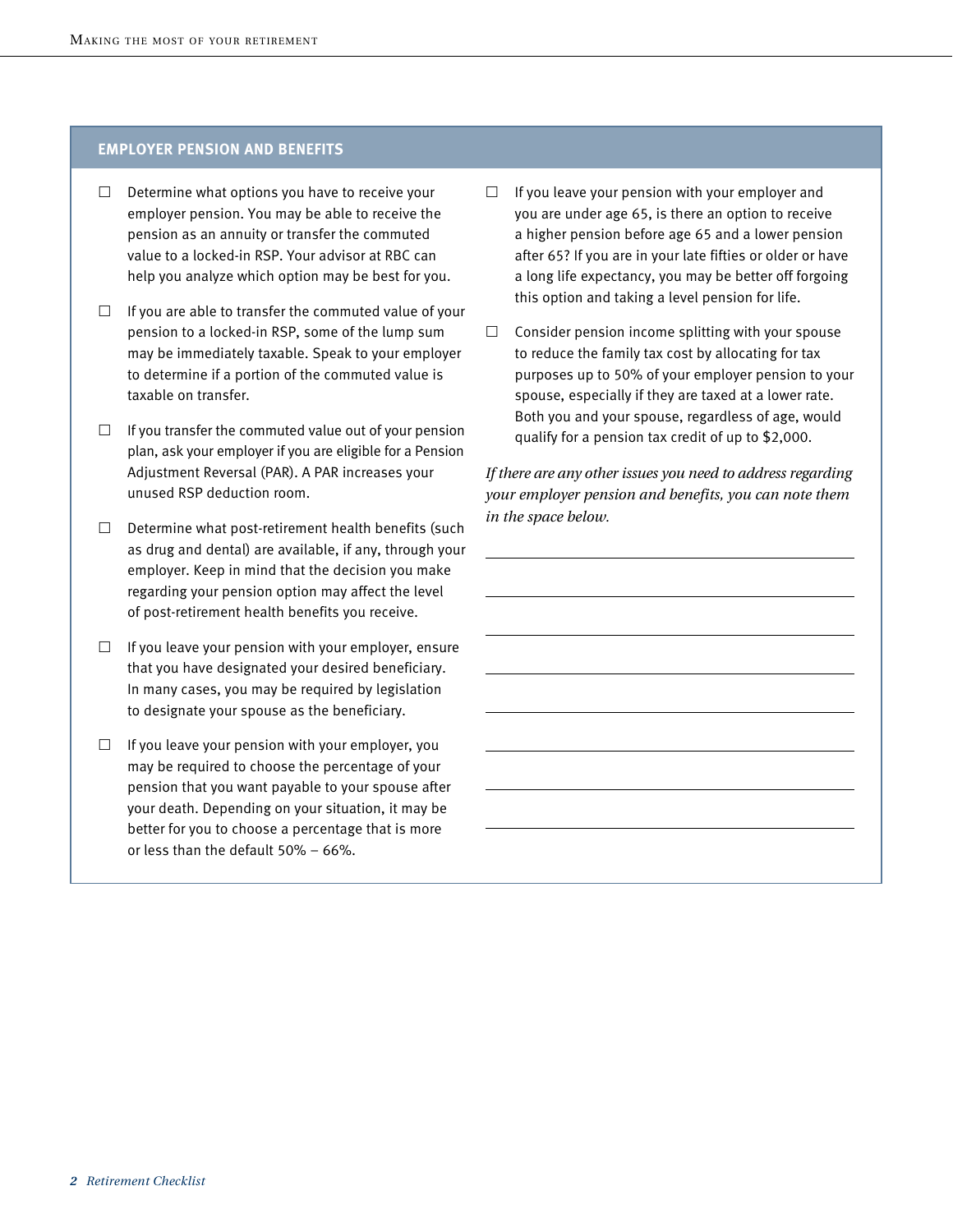#### **RSPs, RIFs and Locked-In Accounts**

- $\square$  Ensure that the named beneficiary of your registered plan (RSP, RIF, locked-in account) is correct. Probate tax (negligible in Alberta) can be avoided by naming a beneficiary on the plan. In Quebec, there is a flat probate or court verification fee for non-notarial Wills, regardless of the size of the estate, and it is recommended you name beneficiaries in your Will.
- $\Box$  If you have named a beneficiary in your Will for the assets in your registered plan, make sure the same beneficiary is named directly on your plan to avoid any confusion.
- $\Box$  Be careful of naming a disabled child as the direct beneficiary of the plan. The direct receipt of RSP/RIF funds by a disabled child may potentially disentitle them to provincial disability benefits. Speak to your legal or tax advisor for strategies to avoid this clawback.
- $\Box$  To avoid a full deregistration of your registered assets, you must convert your RSPs and locked-in RSPs to an income vehicle (such as a RIF, LIF, LRIF, RLIF, PRIF or annuity) before the end of the year in which you turn age 71.
- $\Box$  If you are at least 65, then you may be entitled to a \$2,000 non-refundable pension income tax credit on payments from a RIF, LIF, LRIF, RLIF, PRIF or annuity. This tax credit is worth about \$300 in annual federal tax savings and additional savings at the provincial tax level.
- $\Box$  If you have earned income, then consider making spousal RSP contributions to equalize both spouses' retirement income to minimize the family tax burden.
- $\Box$  If you are a U.S. citizen living in Canada, then ensure you file IRS Form 8891 related to your Canadian registered plans.
- $\Box$  If you own an incorporated active business and you want to boost your retirement savings, speak to your advisor at RBC about contributing to an Individual Pension Plan (IPP) instead of an RSP.

If you are an incorporated, self-employed business owner or professional looking to boost your retirement savings, or an employer looking to enhance retirement benefits for a key employee, the ideal solution may be an IPP. RBC can help make setting up an IPP easy for you. Ask your advisor at RBC for a copy of our brochure about IPPs and how this form of retirement benefit may be right for you and your business.

- $\Box$  If you have a locked-in RSP and have to decide whether to convert to a LIF, LRIF, RLIF, PRIF or annuity, then speak to your advisor at RBC to determine which is best for you.
- $\Box$  Speak to your advisor at RBC about possible unlocking provisions that may provide access to funds in excess of the regular annual maximum amount from your locked-in accounts.
- $\Box$  If you have a RIF, LIF, LRIF, RLIF or PRIF, consider basing the minimum withdrawals on the younger spouse's age to minimize taxable withdrawals and maximize tax deferral. You may also transfer funds from an RLIF to an RLSP if you do not wish to continue receiving the minimum withdrawal required.
- $\Box$  If you are at least age 65, pension income splitting with your spouse may significantly reduce your tax bill by allocating up to 50% of eligible pension income such as RIF, LIF, LRIF, RLIF, PRIF or annuity income to a lower income spouse who has a lower tax rate. If your spouse is also at least 65, they may qualify for the \$2,000 pension income tax credit.
- $\Box$  Speak to your advisor at RBC about the appropriate asset allocation of your registered accounts in retirement. In general, from a tax-planning standpoint, your fixed-income investments should be held in your registered plans and your equity investments in your non-registered plans.
- $\Box$  If you are turning age 71 this year and have earned income, consider making your next year's RSP contribution in December of this year. This final RSP contribution is sometimes called the "forgotten RSP contribution."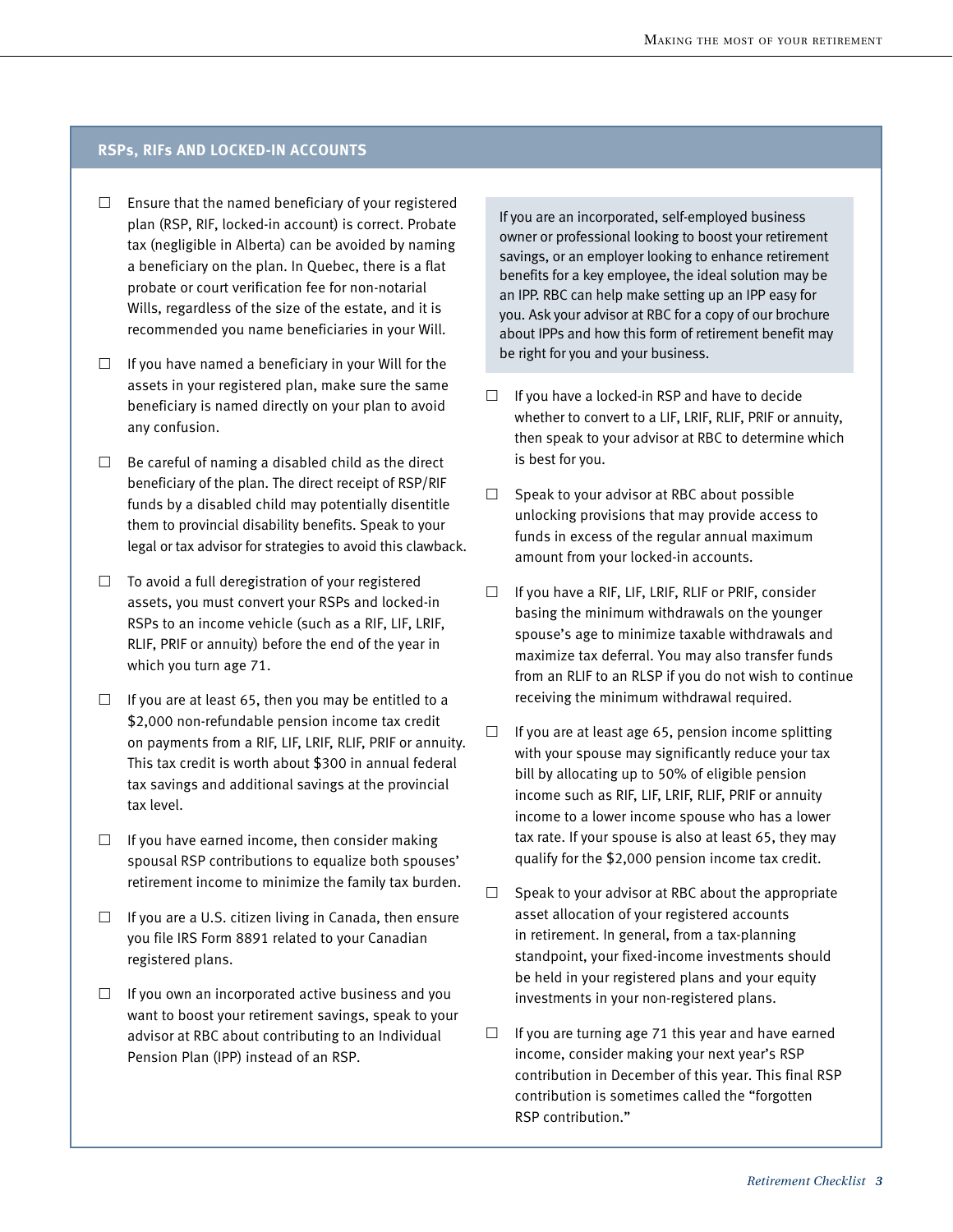# **RSPs, RIFs and Locked-In Accounts (continued)**

- $\Box$  If you are concerned about your estate having a large tax liability related to your remaining RSP/RIF assets at death, then speak to your advisor at RBC about using insurance as a low-cost solution to pay for this tax bill.
- $\Box$  A rule of thumb is to withdraw from your non-registered accounts before your registered accounts in order to maximize tax deferral. However, if your income is low, in some cases, you may be better off making early withdrawals from your RSP/RIF to minimize your future tax bill.
- $\Box$  If you have a foreign retirement plan, such as a U.S. IRA or 401(k), then you may be eligible to contribute those assets to your RSP without affecting your unused RSP deduction room. Speak to your advisor at RBC for more details.

*If there are any other issues you need to address regarding RSPs, RIFs and locked-in accounts, you can note them in the space below.*

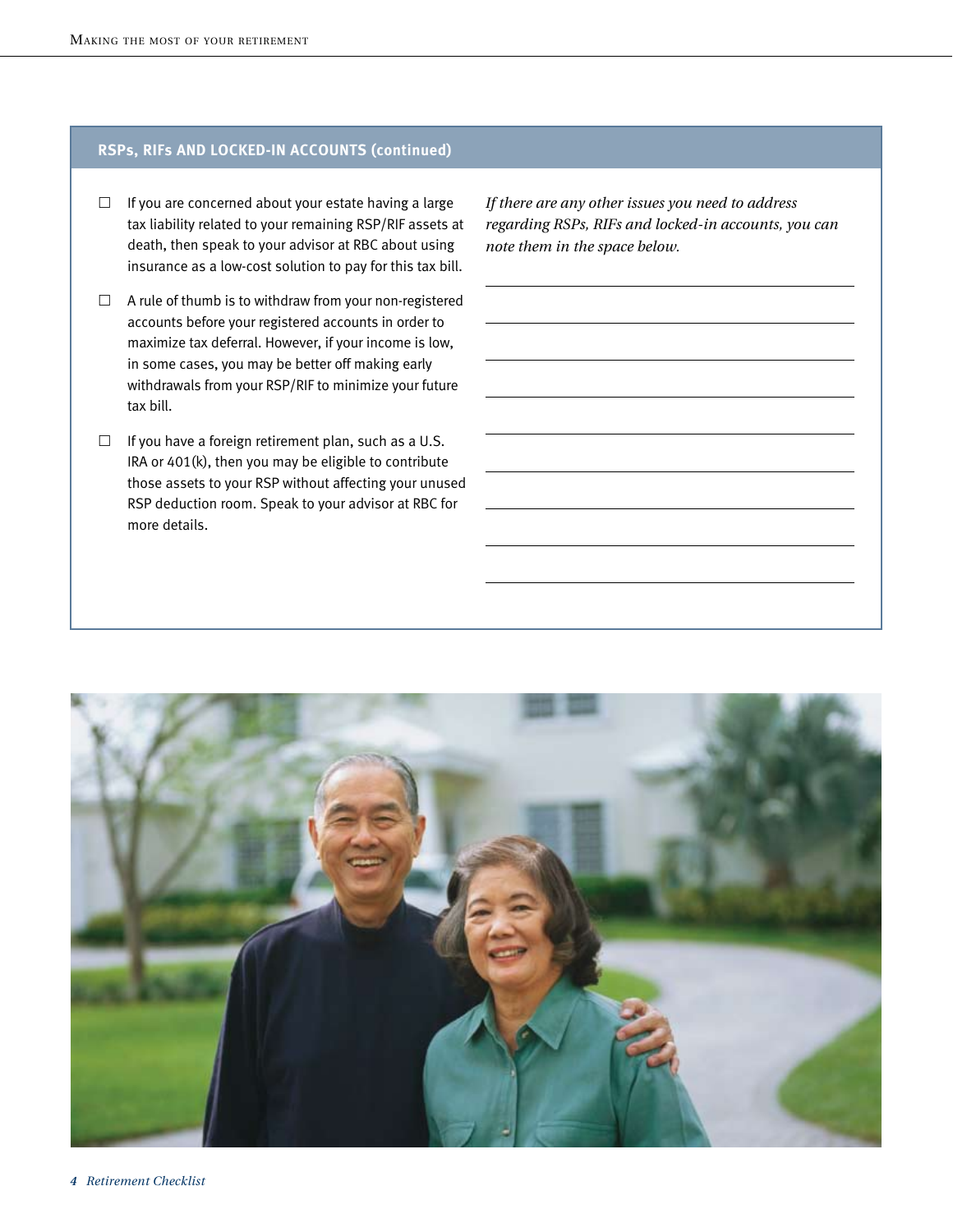## **Non-registered assets**

- $\Box$  Speak to your advisor at RBC about the appropriate asset allocation for your non-registered assets as you near retirement or during retirement. Ensure you have an adequate equity component given the possibility of long life expectancy.
- $\Box$  Based on your risk tolerance, consider investments that earn tax-effective income such as capital gains, Canadian dividends and return of capital.
- $\Box$  If you have a low-income spouse, consider setting up a prescribed rate loan for income-splitting purposes.
- $\Box$  If you have a testamentary trust provision in your Will, then having assets held in joint tenancy with right of survivorship (JTWROS) may not be appropriate. JTWROS is not applicable in Quebec.
- $\Box$  If you have significant non-registered assets, consider gifting or loaning surplus assets directly or through a trust to low-income children/grandchildren for income-splitting benefits.

RBC offers both family trust and formal trust solutions. These solutions, based on standardized trust deeds, are structured primarily for the purpose of splitting investment income with low-income family members to minimize the overall tax burden on the family. The RBC Family Trust can be used to fund your children's education and expenses while providing a mechanism for income splitting. The RBC Dominion Securities Formal Trust is used primarily for gifting smaller amounts to a beneficiary for income splitting. The main difference between the RBC Family Trust and the RBC DS Formal Trust is that amounts contributed to the RBC DS Formal Trust are irrevocable gifts to a beneficiary, while with the RBC Family Trust, you have the option to loan or gift monies to the trust. If you are interested in learning more about the RBC Family Trust or RBC DS Formal Trust, speak to your advisor at RBC.

- $\Box$  If you are an affluent U.S. citizen, then having assets held in JTWROS (not applicable in Quebec) may not be appropriate for U.S. Estate Tax purposes.
- $\Box$  If you are over age 60 and would like more after-tax retirement income than what GICs offer and also want to leave an estate, then speak to your advisor at RBC about the concept of an insured annuity.
- $\Box$  If you have surplus assets you intend on passing on to the next generation, consider insurance-based solutions for tax-free investment growth and for maximizing your estate value.
- $\Box$  Consider investing in the Tax-Free Savings Account (TFSA) introduced in the 2008 federal budget. Investment earnings in the TFSA and funds withdrawn from it are tax exempt; investments in a spouse's TFSA will not trigger income attribution, and withdrawals or income earned in a TFSA will not affect income-tested benefits or create a clawback of government benefits.

*If there are any other issues you need to address regarding your non-registered assets, you can note them in the space below.*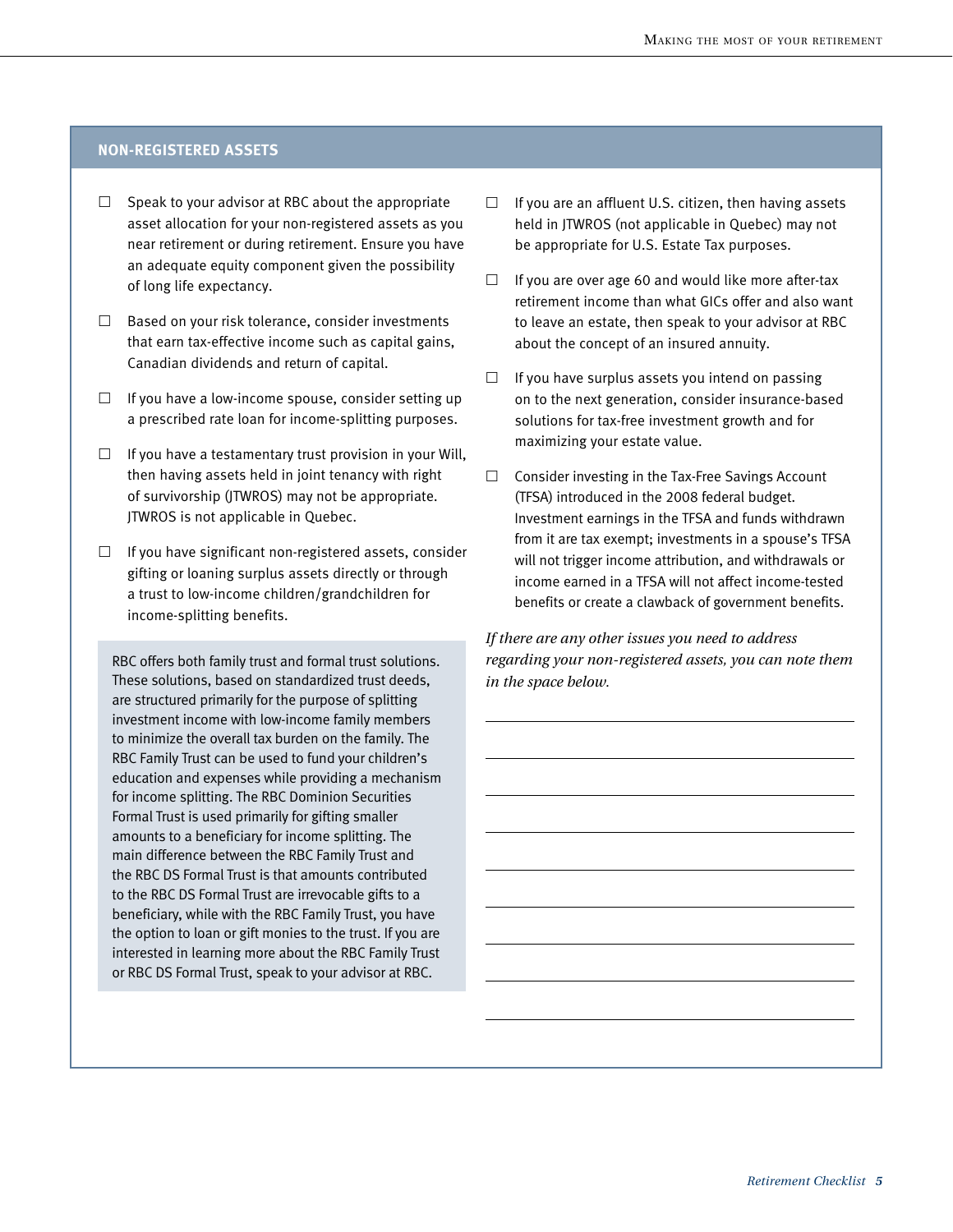# **estate planning**

- $\Box$  Ensure that your Will and power of attorney are up to date. If you own shares of a private company, then speak to your lawyer about having a second Will in order to possibly minimize probate taxes.
- $\Box$  If you are in a second marriage, have disabled children and/or have significant assets, then speak to your lawyer about having a testamentary trust provision in your Will for control and income-splitting benefits.
- $\Box$  If you or your spouse is at least age 65, then speak to your lawyer about the benefits of rolling your nonregistered assets into an alter-ego or joint-partner trust for probate avoidance and privacy of affairs.
- $\Box$  Speak to your advisor at RBC about getting an insurance needs analysis for estate preservation to ensure that your survivors will have adequate income and assets to meet their needs after your death.
- $\Box$  You may be subject to U.S. Estate Tax upon your death if you own U.S. stocks or U.S. real estate, depending on the value of your U.S. situs assets (2009 threshold \$60,000) and the value of your worldwide estate (2009 threshold, \$3,500,000). Speak to your advisor at RBC for information on estimating your exposure to U.S. Estate Tax and strategies that you can discuss with your tax advisor to minimize that exposure.
- $\Box$  Consider pre-arranging your funeral to reduce the burden on family members.
- $\Box$  If advantageous from a cost/benefit standpoint, take appropriate steps to minimize probate fees (negligible in Alberta and Quebec). Assets held in JTWROS (not applicable in Quebec), living trusts and lifetime gifts are common strategies.

*If there are any other issues you need to address regarding your estate planning, you can note them in the space below.*

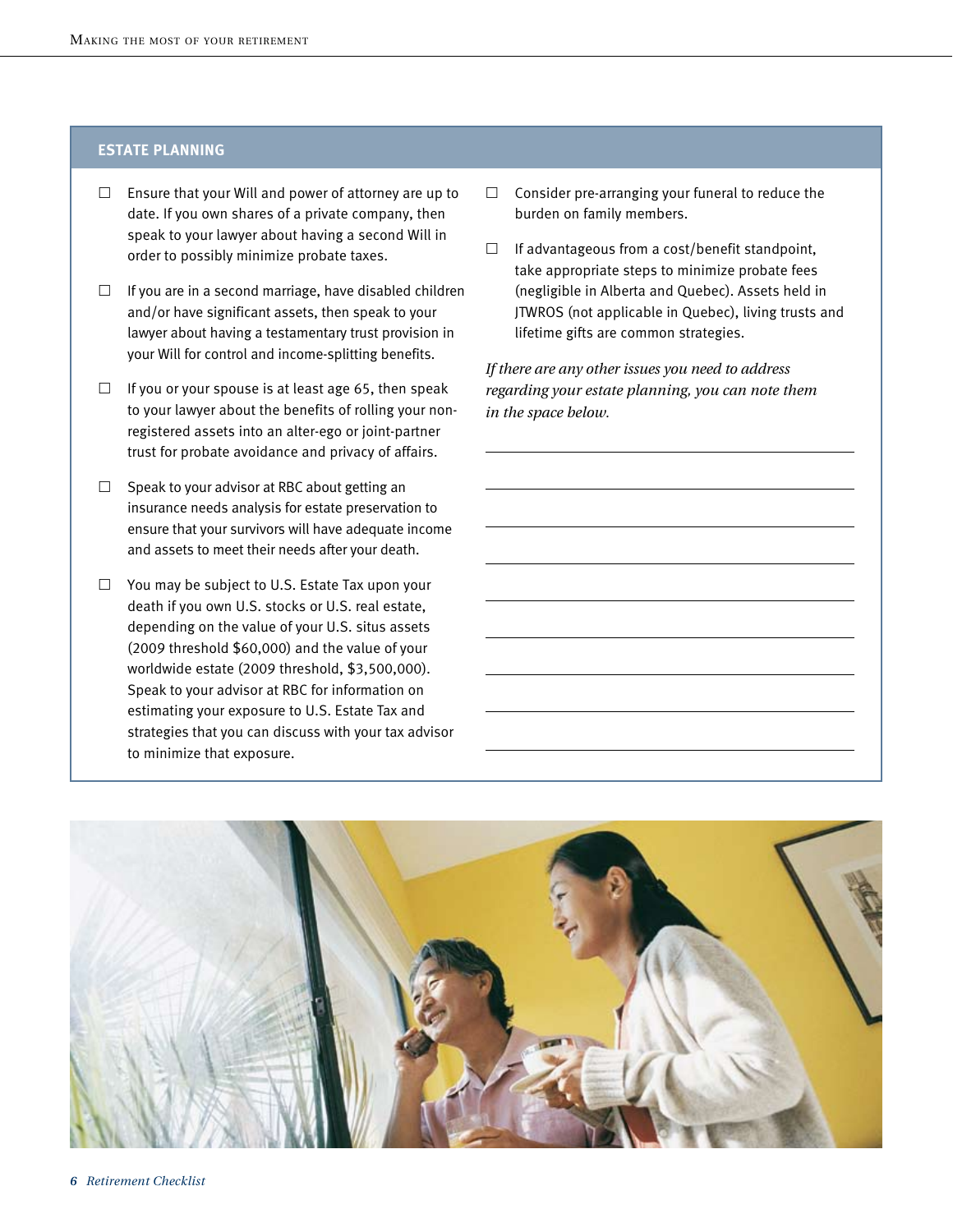#### **General points**

- $\Box$  Speak to your advisor at RBC about having a financial plan prepared or updated to determine if you have enough assets and income to meet your expected expenses in retirement. Be careful not to underestimate your life expectancy.
- $\square$  Consider consolidating your retirement and investment assets in order to reduce fees, simplify your administration and simplify your estate settlement.
- $\Box$  If you are retired, you may now be eligible for discounts related to your home or auto insurance premiums, so contact your insurance company. The retiree discount may apply even if you are under age 65.
- $\Box$  Certain eligible life insurance policies can be used to supplement your retirement income. Ask your advisor at RBC to help you determine if these policies are right for you.
- $\Box$  If you are concerned about rising health care costs for your parents or yourself, then speak to your advisor at RBC about the benefits of critical illness insurance and long-term care insurance to avoid depleting assets to pay for major health care costs.
- $\Box$  If you own your own business and plan on selling the business in the next few years, then speak to your tax advisor about restructuring the ownership of the business to minimize tax on the future sale.
- $\Box$  If you travel regularly to the U.S., speak to your advisor at RBC about RBC U.S. Banking packages. Also speak to your tax advisor about your U.S. tax filing obligations.
- $\Box$  If you have significant equity in your home and you require additional retirement income, then consider a reverse mortgage.
- $\Box$  If you have been named as an executor (estate trustee in Ontario or liquidator in Quebec) of an estate, consider professional agent for executor services to help you with the complexities of estate administration.

Oftentimes the role of executor (estate trustee in Ontario or liquidator in Quebec) can be overwhelming and confusing. The Agent for Executor solution offered by RBC Estate and Trust Services allows the named executor to retain the decision-making authority while having the extensive administrative duties of the estate handled by RBC Estate and Trust Services on their behalf, to the extent they desire. The Agent for Executor solution may be ideal for individuals who have been asked to act as estate executors but lack the time, desire or expertise to fulfill all of those obligations. Naming or appointing Estate and Trust Services refers to appointing either Royal Trust Corporation of Canada or, in Quebec, The Royal Trust Company. Ask your advisor at RBC for a brochure about the Agent for Executor solutions offered by RBC Estate and Trust Services.

- $\square$  Ensure you have adequate prescription drug and dental coverage in retirement.
- $\square$  Ensure you have appropriate travel insurance when you are travelling in retirement.
- $\square$  Ensure you have an adequate emergency fund. A line of credit can also serve as part of your emergency fund.
- $\Box$  If you make annual donations, then consider donating shares in-kind, instead of selling the shares and donating the cash, in order to eliminate tax on the capital gain.

If you would like to create an enduring charitable legacy, consider the RBC Charitable Gift Program. This program is specifically designed for individuals and families wishing to support charitable causes in a meaningful way, without the time and cost associated with establishing a private foundation. It is an easy, convenient way to support charitable causes you care about, today and in the future, while receiving important tax benefits. Through this program, you can make initial and ongoing contributions to a charitable gift fund administered by the Charitable Gift Funds Canada Foundation (CGFCF), one of the leading charitable foundations in the country. Ask your advisor at RBC for a copy of our brochure about the RBC Charitable Gift Program and how this form of charitable giving may be right for you.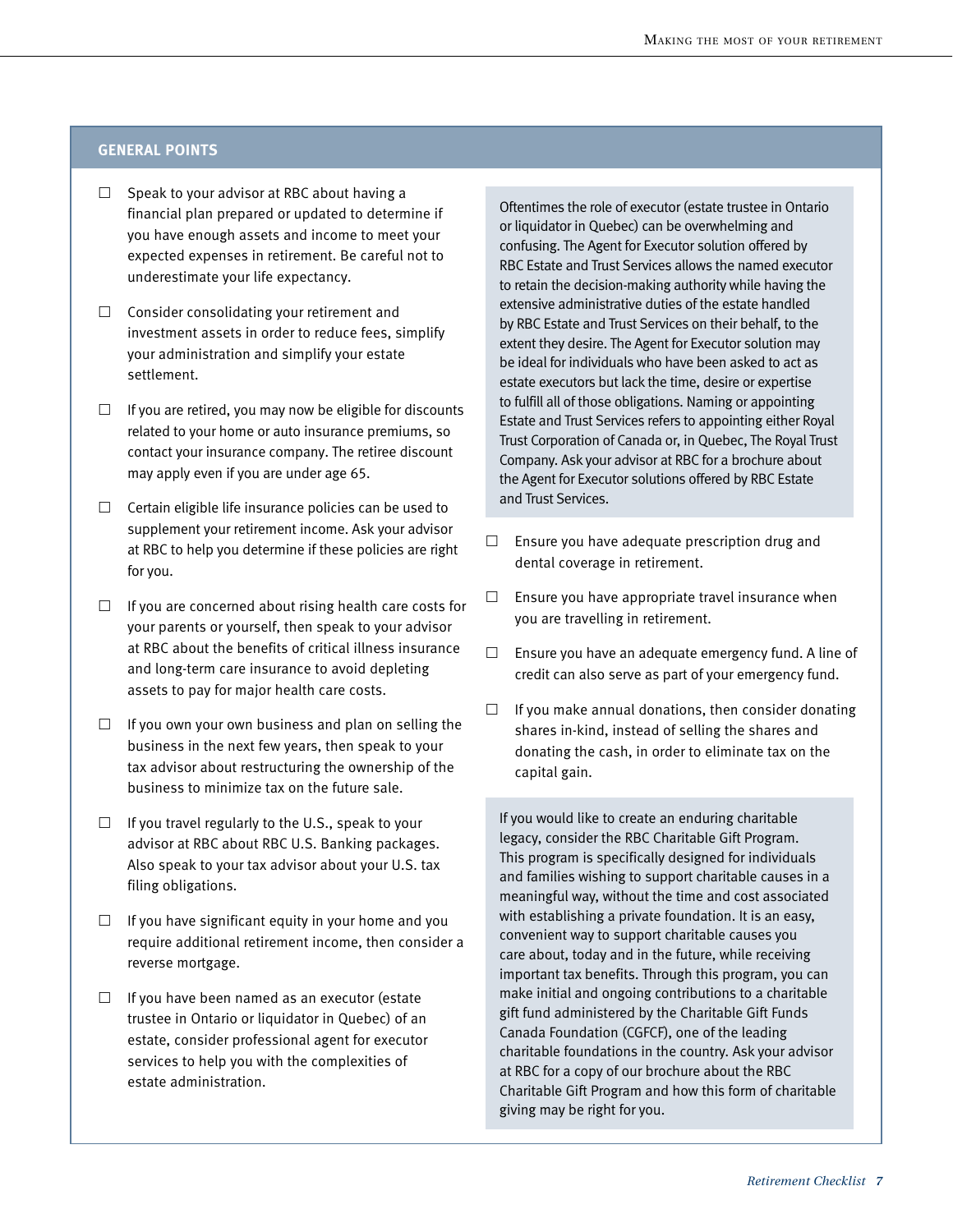# **General points (continued)**

- $\Box$  If you have children or grandchildren age 17 or younger, consider making an RESP contribution for education savings.
- $\Box$  If you or your child is disabled, consider making contributions to a Registered Disability Savings Plan (RDSP, introduced in the 2007 budget) for savings. Income earned and payments received do not reduce federal income-tested benefits such as OAS.

*If there are any other general issues you need to address, you can note them in the space below.*

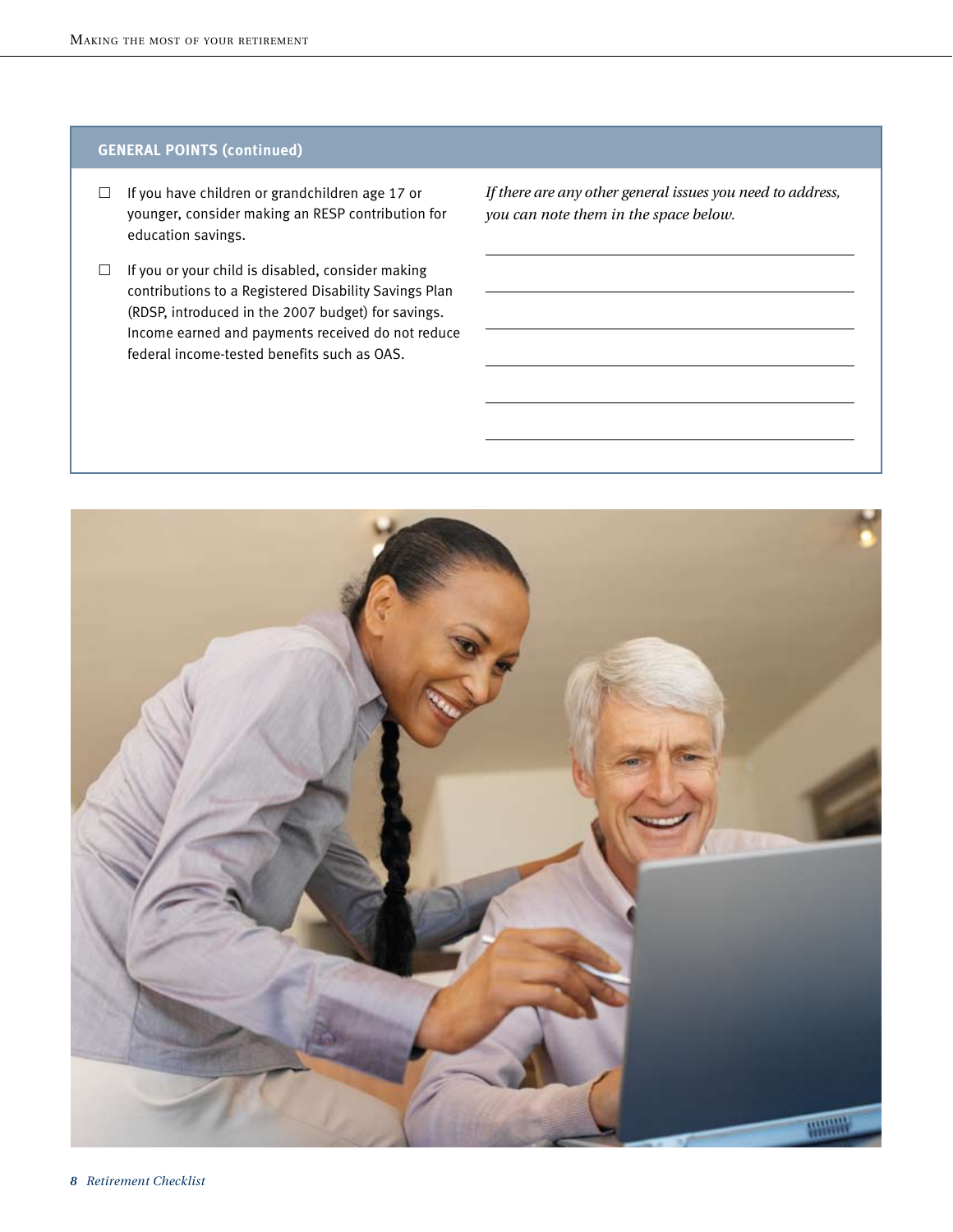

This publication has been prepared for use by RBC Dominion Securities Inc.\* RBC Dominion Securities Inc. and Royal Bank of Canada are separate corporate entities which are affiliated. \*Member CIPF.

This publication is not intended as nor does it constitute tax or legal advice. Readers should consult their own lawyer, accountant or other professional advisor when planning to implement a strategy. The information contained herein has been obtained from sources believed to be reliable at the time obtained, but neither RBC Dominion Securities Inc. nor its employees, agents, or information suppliers can guarantee its accuracy or completeness.

Insurance products are offered through RBC DS Financial Services Inc. ("DS FS"), a subsidiary of RBC Dominion Securities Inc. When providing life insurance products in all provinces except Quebec, Investment Advisors are acting as Insurance Representatives of DS FS. In Quebec, Investment Advisors are acting as Financial Security Advisors of DS FS.

When providing financial planning services in all provinces except Quebec, such services are provided by RBC Dominion Securities Inc. In Quebec, financial planning services are provided by DS FS, which is licensed as a financial services firm in that province.

® Registered trademarks of Royal Bank of Canada. Used under licence. RBC Dominion Securities is a registered trademark of Royal Bank of Canada. Used under licence. © Copyright 2009. All rights reserved. Printed in Canada. vPS47942